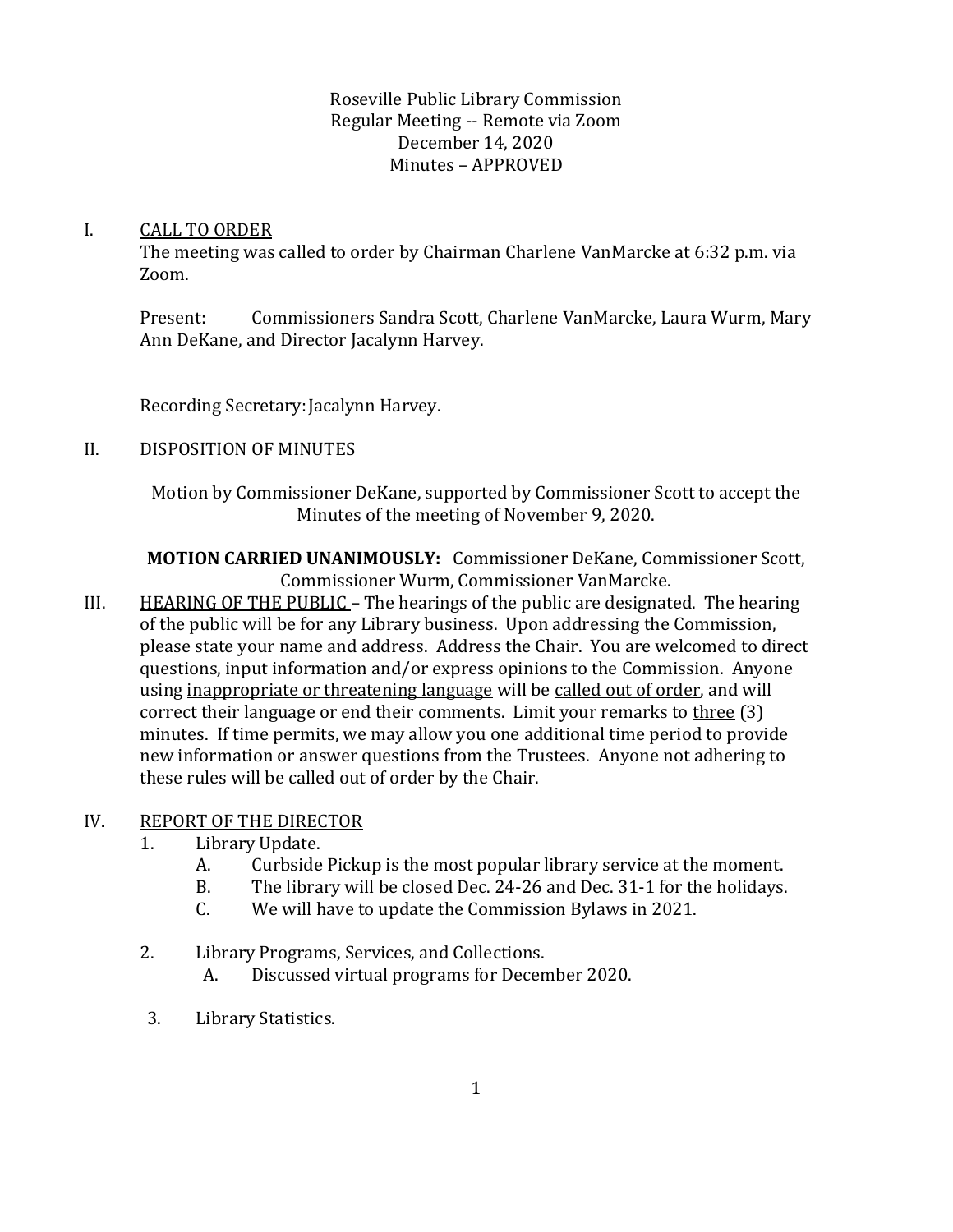A. Most statistics have gone down since the library reduced hours and services in October and November 2020. Sarah Marsack will promote a digital service each week on social media.

4. Budget and Bills.

Motion by Commissioner Wurm, supported by Commissioner Scott to accept the Budget and Bills.

**MOTION CARRIED UNANIMOUSLY:** Commissioner DeKane, Commissioner Scott, Commissioner Wurm, Commissioner VanMarcke.

#### V. SUBURBAN LIBRARY COOPERATIVE

- A. Hired Dale Jaslove to create a marketing plan for the cooperative and member libraries as a whole, including a website.
- VI. COMMUNICATIONS None.

#### VII. UNFINISHED BUSINESS

- 1. Erin and Youth Program Room Furniture.
	- A. We chose neutral colors/patterns for the furniture through Library Design.
- 2. Open Trustee Position.

A. Sent letter to one potential trustee Kristin Sides. No response. Will send a letter to the next potential trustee.

- 3. Building and Grounds.
	- A. Have not spoken to Building Maintenance Foreman or City Manager about broken north interior doors.
	- B. Christmas wreath and lights.
	- C. Du-All cleaning issues.
	- D. Electrician replaced the canopy light timer with a new model.

#### VIII. NEW BUSINESS

- 1. Staffing and Services Change, January 4, 2021.
	- A. Will be closed January 2, 2021.
	- B. Will return to "Stage 3" of the Pandemic Response Levels of Service.
	- C. Although due to COVID-19 numbers, also due to lack of staff.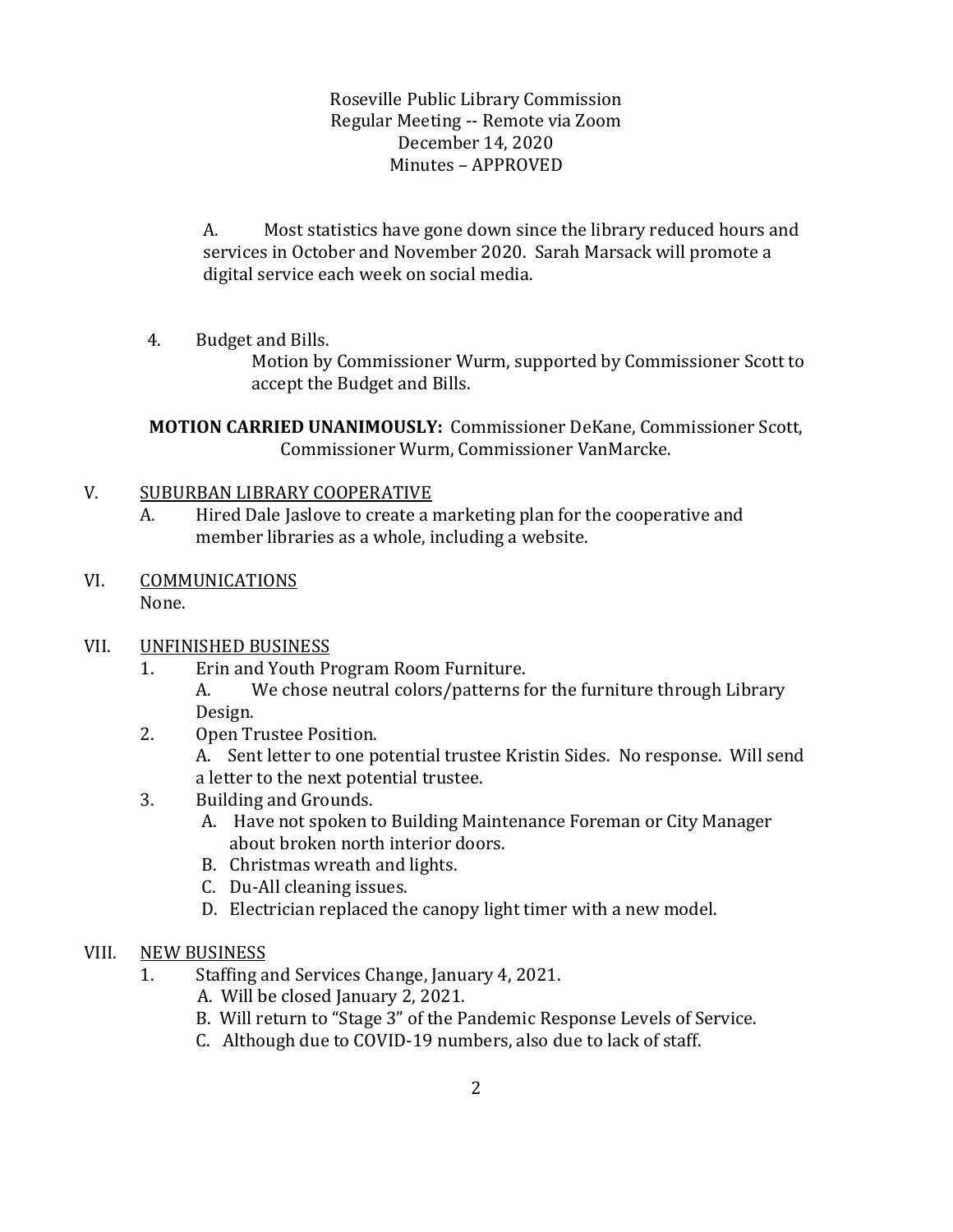2. "Remote Work Policy During Pandemic."

A. This policy is required by MIOSHA. A more detailed policy will be prepared by the labor attorney after the pandemic.

Motion by Commissioner Scott, supported by Commissioner DeKane to approve the "Remote work Policy During Pandemic".

**MOTION CARRIED UNANIMOUSLY:** Commissioner DeKane, Commissioner Scott, Commissioner Wurm, Commissioner VanMarcke. **.**

#### 3. Personnel

A. Combine two part-time positions into one full-time Community Relations Librarian Position.

Motion by Commissioner DeKane, supported by Commissioner Wurm to approve creating one full-time position with employment contract to replace two part-time positions at the Supervisors Union 1917 Group 1 salary."

**MOTION CARRIED UNANIMOUSLY:** Commissioner DeKane, Commissioner Scott, Commissioner Wurm, Commissioner VanMarcke.

B. Two libraries resigned recently – one to take a full-time job and one to retire. This means we will have four open librarian positions on January 1, 2021.

4. Baker and Taylor "Sustainable Shelves" program.

#### IX. ADJOURNMENT

Commissioner DeKane made the motion that, having acted upon the agenda, the meeting be adjourned at 7:38 p.m. Commissioner Wurm supported the motion.

**MOTION CARRIED UNANIMOUSLY: :** Commissioner DeKane, Commissioner Scott, Commissioner Wurm, Commissioner VanMarcke.